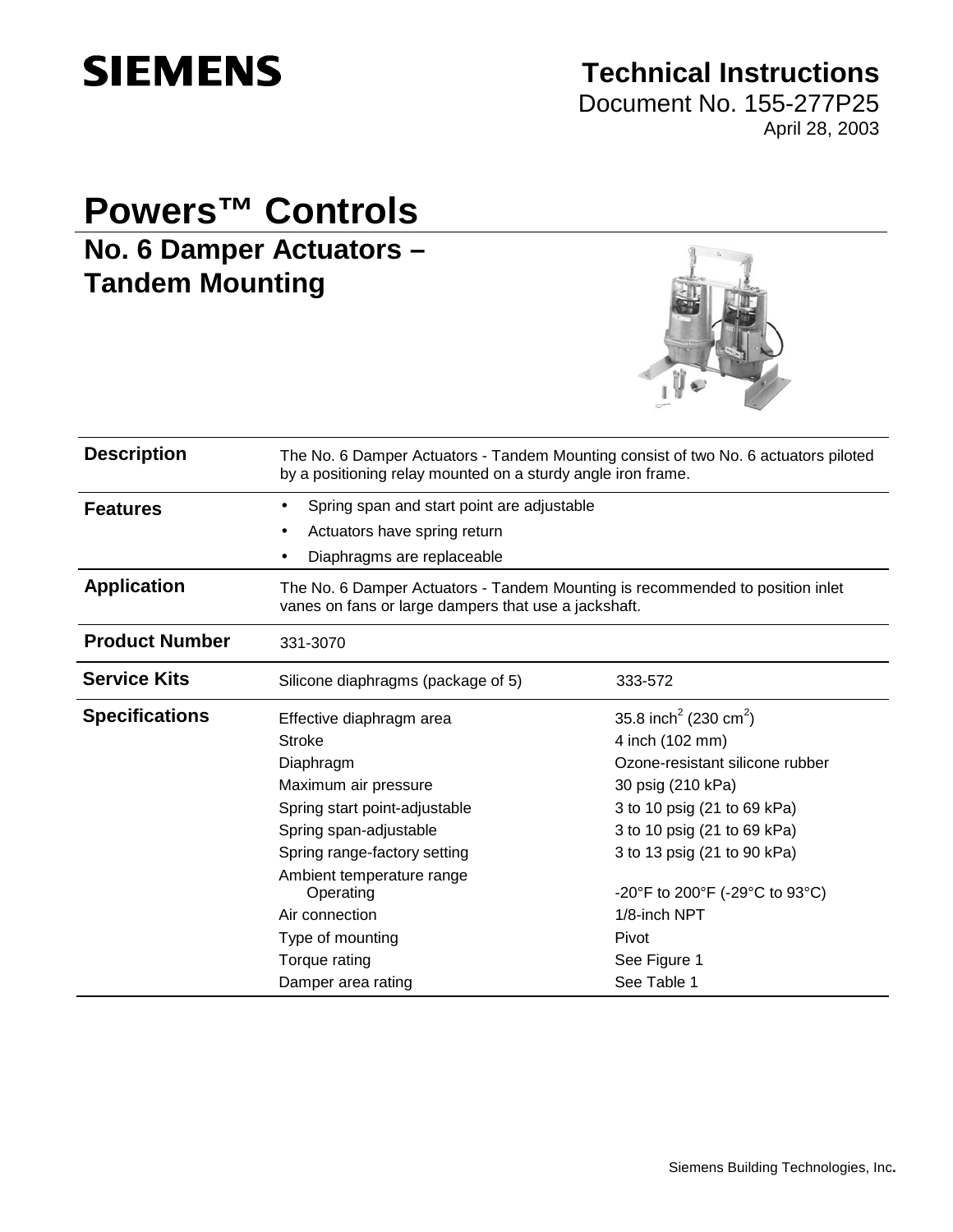#### Accessories **Accessories**

| Spring Clamp (secures 1/4-inch OD poly tubing to<br>barb-fitting at higher control pressure) | 531-833 |  |
|----------------------------------------------------------------------------------------------|---------|--|
| Actuator Extension Kit                                                                       | 333-030 |  |
| Crank Kit                                                                                    | 331-535 |  |

#### **Warning/Caution Notations**

| <b>WARNING:</b> | <b>AF</b> | Personal injury, or loss of life may occur if you do not follow a<br>procedure as specified.  |
|-----------------|-----------|-----------------------------------------------------------------------------------------------|
| <b>CAUTION:</b> | 4         | Equipment damage, or loss of data may occur if you do not<br>follow a procedure as specified. |

#### **Table 1. Damper Area Ratings (See NOTE).**

| <b>Maximum Airflow</b>            | <b>Torque Per Unit Of</b>                                | Maximum Damper Area $\text{ft}^2$ (m <sup>2</sup> )            |                                                                |  |
|-----------------------------------|----------------------------------------------------------|----------------------------------------------------------------|----------------------------------------------------------------|--|
| <b>Velocity</b><br>ft/min (m/sec) | <b>Damper Area</b><br>Ib. $in/ft^2$ (Nm/m <sup>2</sup> ) | <b>Air Supply To</b><br><b>Positioner</b><br>18 psig (124 kPa) | <b>Air Supply To</b><br><b>Positioner</b><br>25 psig (172 kPa) |  |
| 1200(6.1)                         | 1.25(0.14)                                               | 200 (18.6)                                                     | 324(30.1)                                                      |  |
| 1200(6.1)                         | 5.0(0.57)                                                | 50 $(4.6)$                                                     | 81(7.5)                                                        |  |
| 2000 (10.2)                       | 2.0(0.23)                                                | 124 (11.5)                                                     | 202 (18.8)                                                     |  |
| 2000 (10.2)                       | 5.0(0.57)                                                | 50(4.6)                                                        | 81 (7.5)                                                       |  |

**NOTE:** Based on 4-inch (102) actuator stroke, 2.8-inch (71 mm) crank arm, and 90° damper rotation.

## **Sizing**

**For Dampers** 

- The number of actuators required to operate a damper depends on several factors: torque rating per unit of damper area, air velocity across the damper, and the quality and installation of the damper.
- The sizing information is based on the assumption that the dampers are properly installed so the linkage and blades move freely.
- 1. Determine the variables for air velocity, damper torque per unit of area, and positioner air supply.
- 2. Once these values are known, use Table 1 to determine the damper area that can be controlled by one actuator assembly.
- 3. If damper rotation is other than 90°, use Figure 1 and Table 2 to determine the actuator assembly torque rating. Then, divide actuator assembly torque rating by damper torque rating per unit of area for job conditions to determine damper area that can be controlled. Make sure the torque units used are the same.
- **NOTE:** Crank (Lever) is not provided.



#### **CAUTION:**

The torque per unit of damper area for low leakage dampers can be very high. Make sure this actuator is selected accurately.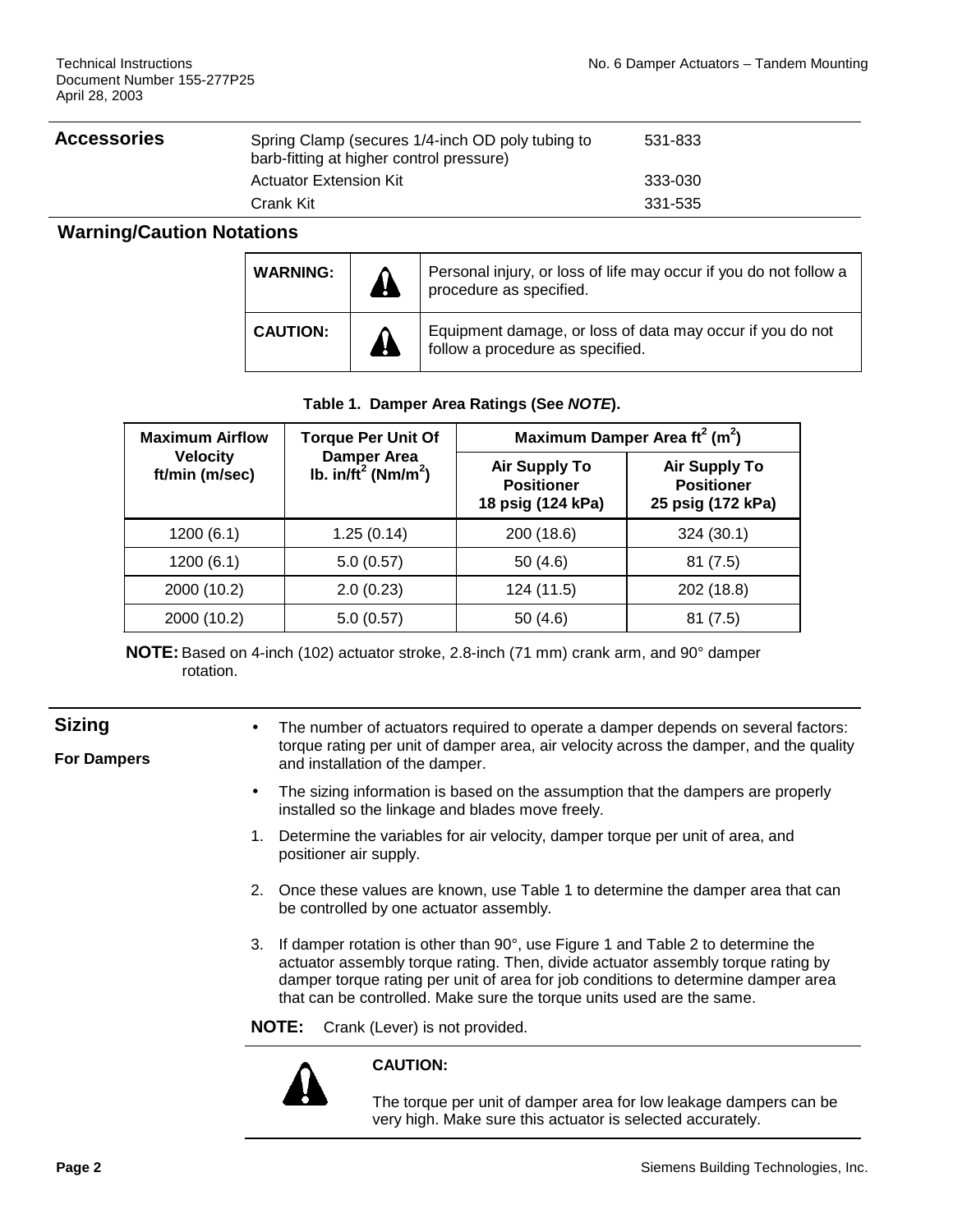### **Sizing, Continued**

**For Inlet Vane Dampers**

- Most inlet vane dampers have a torque rating for closing or opening the vanes at various air velocities.
- The majority of inlet vane dampers rotate through 90° from open to close.
- Most have a lever or crank arm with a series of holes for different angles of rotation. The clevis provided should be connected to the appropriate hole.
- **NOTE:** For 1/2-inch (13 mm) diameter damper shaft and 47-inch rotation, use the 331-535 crank kit. Holes for other angles of rotation can be drilled in the crank.
- 1. Determine torque requirements of inlet vane damper and angular rotation required.
- 2. Select lever or crank arm length from Table 2 based on required inlet vane damper rotation.



**Figure 1. Torque Rating.** 

 3. Figure 1 shows the forward and return torque. Determine which is most important for the application. Frequently, return torque is used for closing and forward torque for opening. In Figure 1, follow crank or lever arm length line up to the torque curve selected to determine the torque rating of the actuator assembly. 4. Compare torque rating of inlet vanes to torque rating of actuator assembly to determine suitability. **Installation** 1. Install dampers to enable inlet vanes or damper blades and linkage move freely. 2. Select location for the actuator assembly that will allow the linkage to operate the damper or inlet vanes without obstruction. 3. Attach the angle iron frame of the actuator assembly to the mounting surface with appropriate fasteners. (See Figure 3.)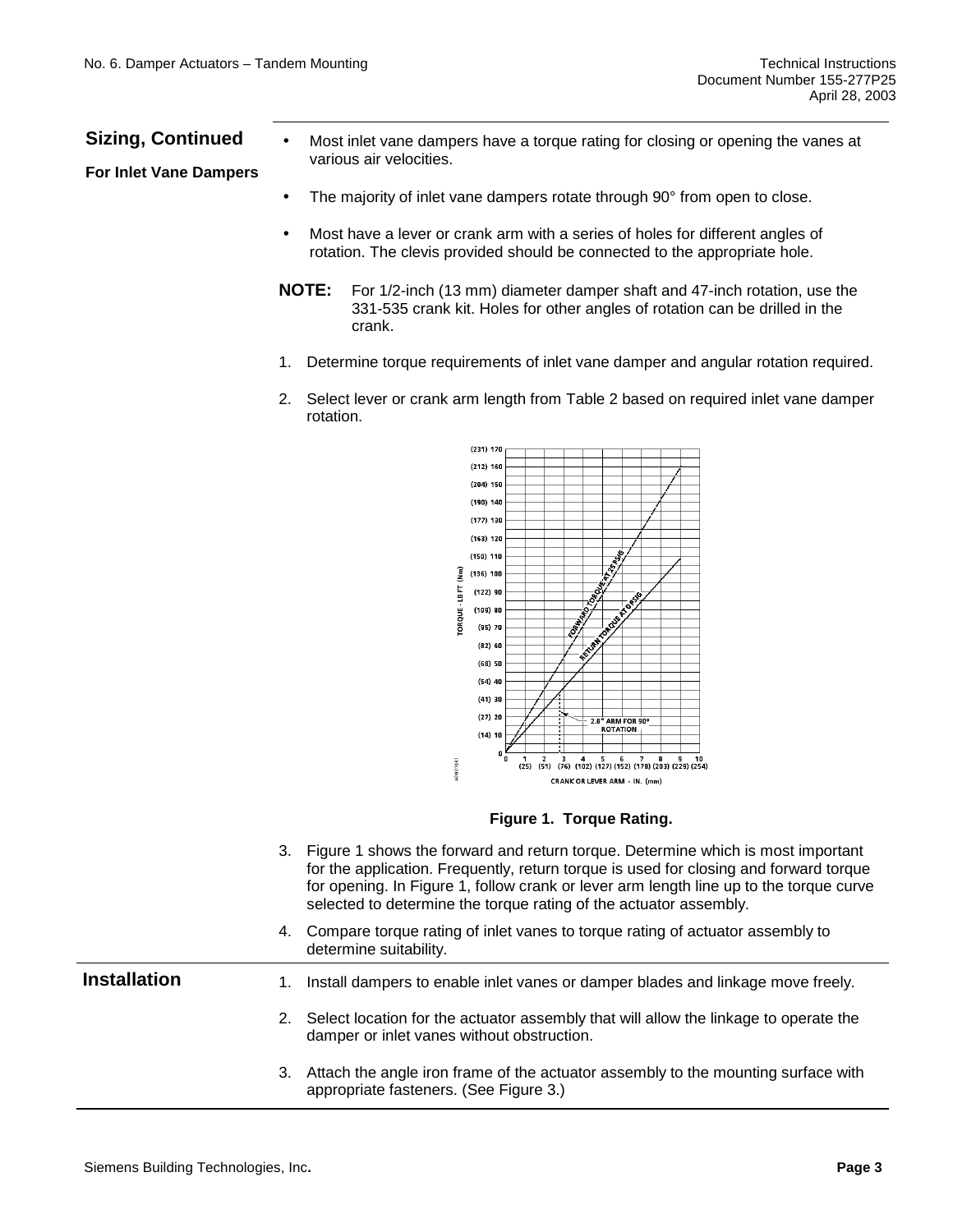# **Installation, continued**

- 4. Determine the length "L" (NPT pipe length) shown in Figure 2 required for the application. Increase the length "L" by the amount of thread engagement at each end of the pipe.
- 5. Obtain locally the required length of pipe with 1/2-inch NPT threads at each end.

The installation is now complete.

|  | Table 2. Arm Length Versus Rotation (See Figure 1) |  |  |  |  |  |
|--|----------------------------------------------------|--|--|--|--|--|
|--|----------------------------------------------------|--|--|--|--|--|

| <b>Lever or Crank Arm</b><br>Length in. (mm) | <b>Damper Rotation In</b><br><b>Degrees</b> |
|----------------------------------------------|---------------------------------------------|
| 2.3(58)                                      | 120                                         |
| 2.8(71)                                      | 90                                          |
| 3(76)                                        | 84                                          |
| 4 (102)                                      | 60                                          |
| 5(127)                                       | 47                                          |
| 6(152)                                       | 39                                          |
| 7 (178)                                      | 33                                          |
| 8 (203)                                      | 29                                          |
| 9(229)                                       | 25                                          |